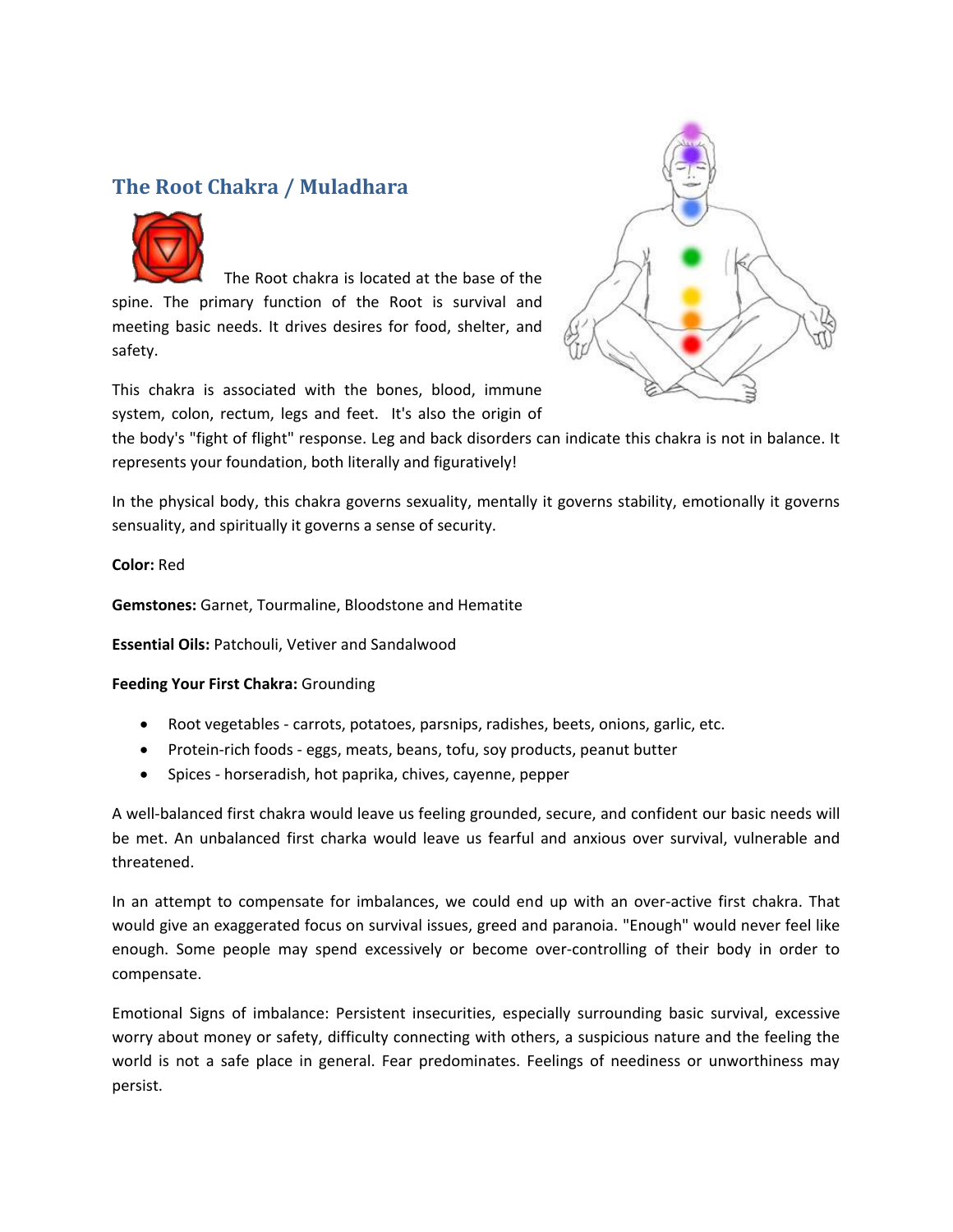Potential underlying causes of imbalance: Chaotic early family environment without enough food, money, attention, or affection can weaken our foundations. Likewise, being exposed to threatening or untrustworthy people, or being uprooted from familiar, predictable routines without adequate preparation can be a source of issues even later in life. Current concerns like loss of employment, financial problems, not having a means of support, relationship changes, affairs, gaining or losing family members, or suddenly needing to care for someone who is very ill are examples of life issues that can disrupt this charka's balance.

The first chakra is the connection to the earth, so anything that affects your stability, balance or sense of being grounded can apply to the health of this chakra. Lack of balance here can even manifest by physical trips and falls! Anything that seriously disrupts your routine can disrupt this chakra. It's an ongoing proposition to maintain a sense of roots while keeping the flexibility that life requires to manage ever-changing circumstance.

### **Root Chakra Activities**

Come to terms with issues surrounding your family of origin. Amputating individuals from your life may be necessary for mental health, but don't let the emotional impact keep you from reaching a sense of acceptance about the experience itself. The goal is to feel lovable and worthy of love, possessing an inherent right to have needs met without negative repercussions. If you don't have this conviction, pursue therapy or healing work until you can develop it.

Your foundation is heavily impacted by diet. Regardless of your mental state, if you're poorly fed, your energetic state becomes compromised. No need to make eating a stressful, blame-filled event. Just be aware. Start by eating on a schedule and preparing food joyfully, with love. Make meals with the specific intention that the outcome be healthy, nourishing and satisfying. This helps your meals become more grounding.

Care for your physical and emotional safety. Look to spend time in environments where you are safe and emotionally supported. If this isn't the case now, do whatever you can to change it.

Keep plants and animals around you. They are grounding and the routines required to care for them are also grounding.

Massage and care for your feet! This helps stabilize and harmonize psychic energy.

Create order, clean, organize.

Wear good socks and well-made, solid shoes.

Cook healthy, satisfying meals

Work in the garden

Spend time in nature.

Eat red foods and root vegetables like turnips, potatoes, and carrots.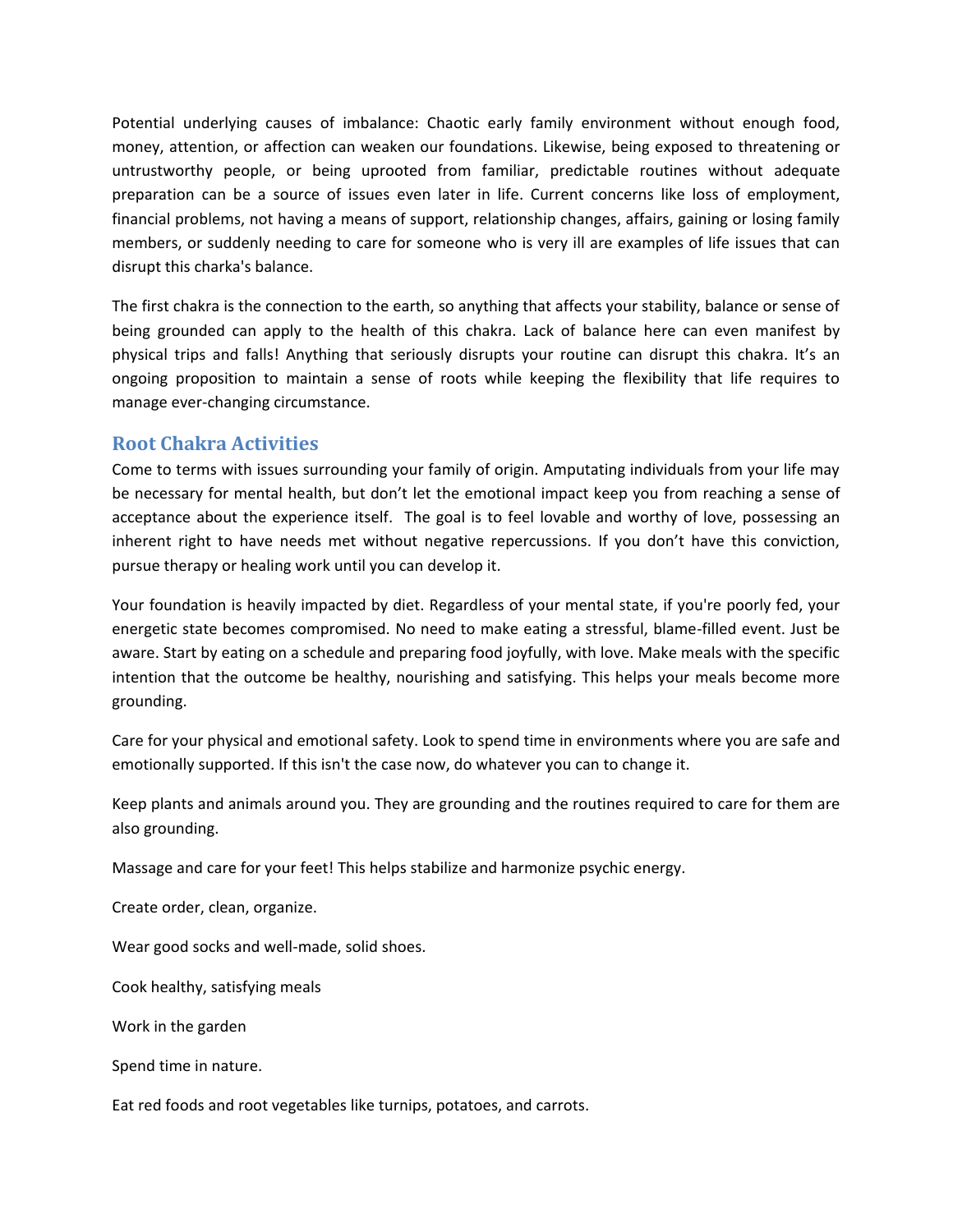Establish comforting routines.

Salt around your home. It's protective and grounding.

Take responsibility for yourself; unless it's YOUR foundation you're relying upon, it's not helpful.

Keep agreements and honor commitments. Honesty and forthrightness are grounding in and of themselves.

**How's your Root chakra?**